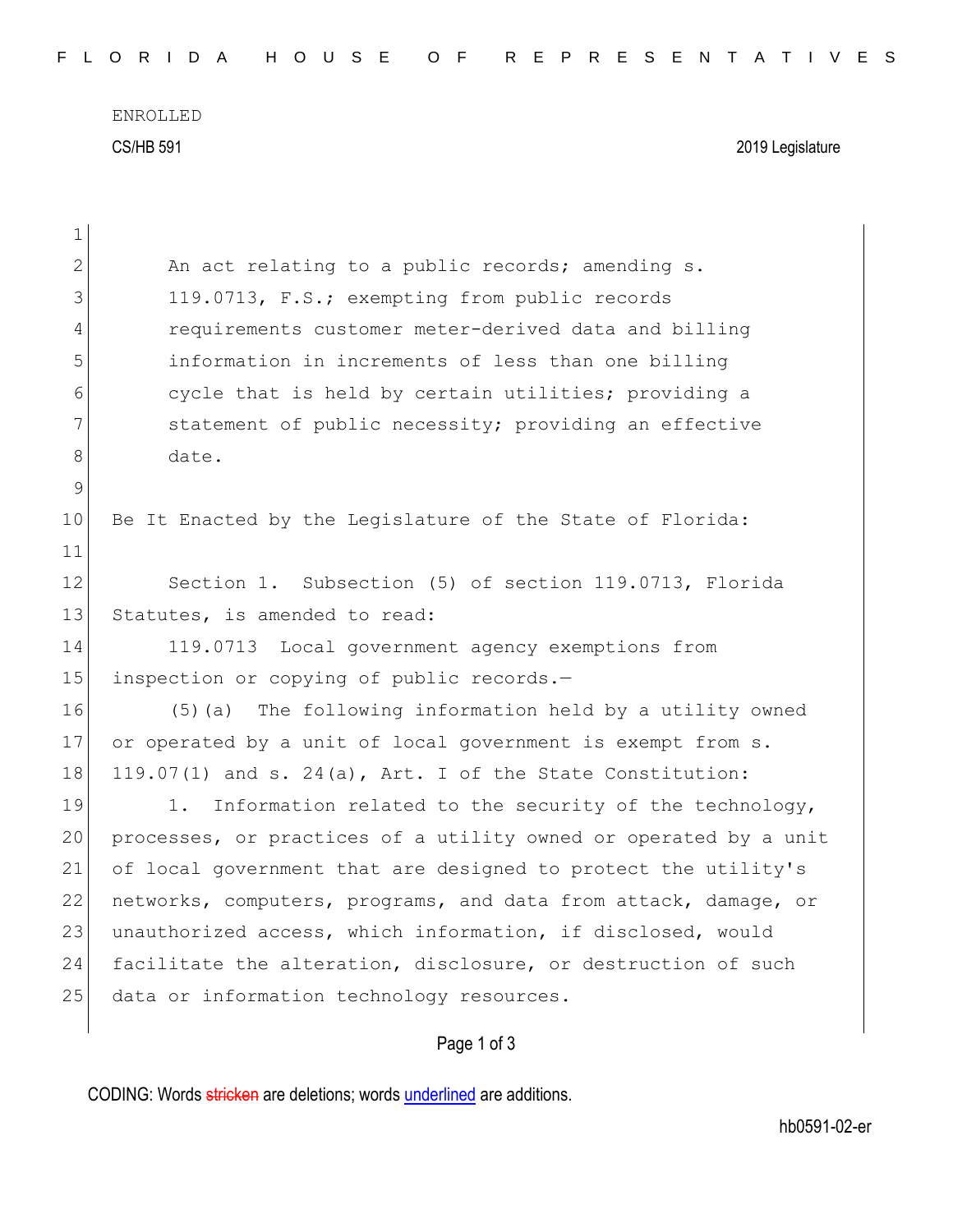ENROLLED CS/HB 591 2019 Legislature

| 26 | Information related to the security of existing or<br>2.         |
|----|------------------------------------------------------------------|
| 27 | proposed information technology systems or industrial control    |
| 28 | technology systems of a utility owned or operated by a unit of   |
| 29 | local government, which, if disclosed, would facilitate          |
| 30 | unauthorized access to, and alteration or destruction of, such   |
| 31 | systems in a manner that would adversely impact the safe and     |
| 32 | reliable operation of the systems and the utility.               |
| 33 | Customer meter-derived data and billing information in<br>3.     |
| 34 | increments less than one billing cycle.                          |
| 35 | (b)<br>This exemption applies to such information held by a      |
| 36 | utility owned or operated by a unit of local government before,  |
| 37 | on, or after the effective date of this exemption.               |
| 38 | This subsection is subject to the Open Government<br>(C)         |
| 39 | Sunset Review Act in accordance with s. 119.15 and shall stand   |
| 40 | repealed on October 2, 2024 2021, unless reviewed and saved from |
| 41 | repeal through reenactment by the Legislature.                   |
| 42 | Section 2. (1) The Legislature finds that it is a public         |
| 43 | necessity that customer meter-derived data and billing           |
| 44 | information in increments less than one billing cycle held by a  |
| 45 | utility that is owned or operated by a unit of local government  |
| 46 | be exempt from s. $119.07(1)$ , Florida Statutes, and s. 24(a),  |
| 47 | Article I of the State Constitution.                             |
| 48 | The Legislature finds that safeguarding customer<br>(2)          |
| 49 | meter-derived data and billing information in increments of less |
| 50 | than one billing cycle is of the utmost importance. Smart        |
|    | Page 2 of 3                                                      |
|    |                                                                  |

CODING: Words stricken are deletions; words underlined are additions.